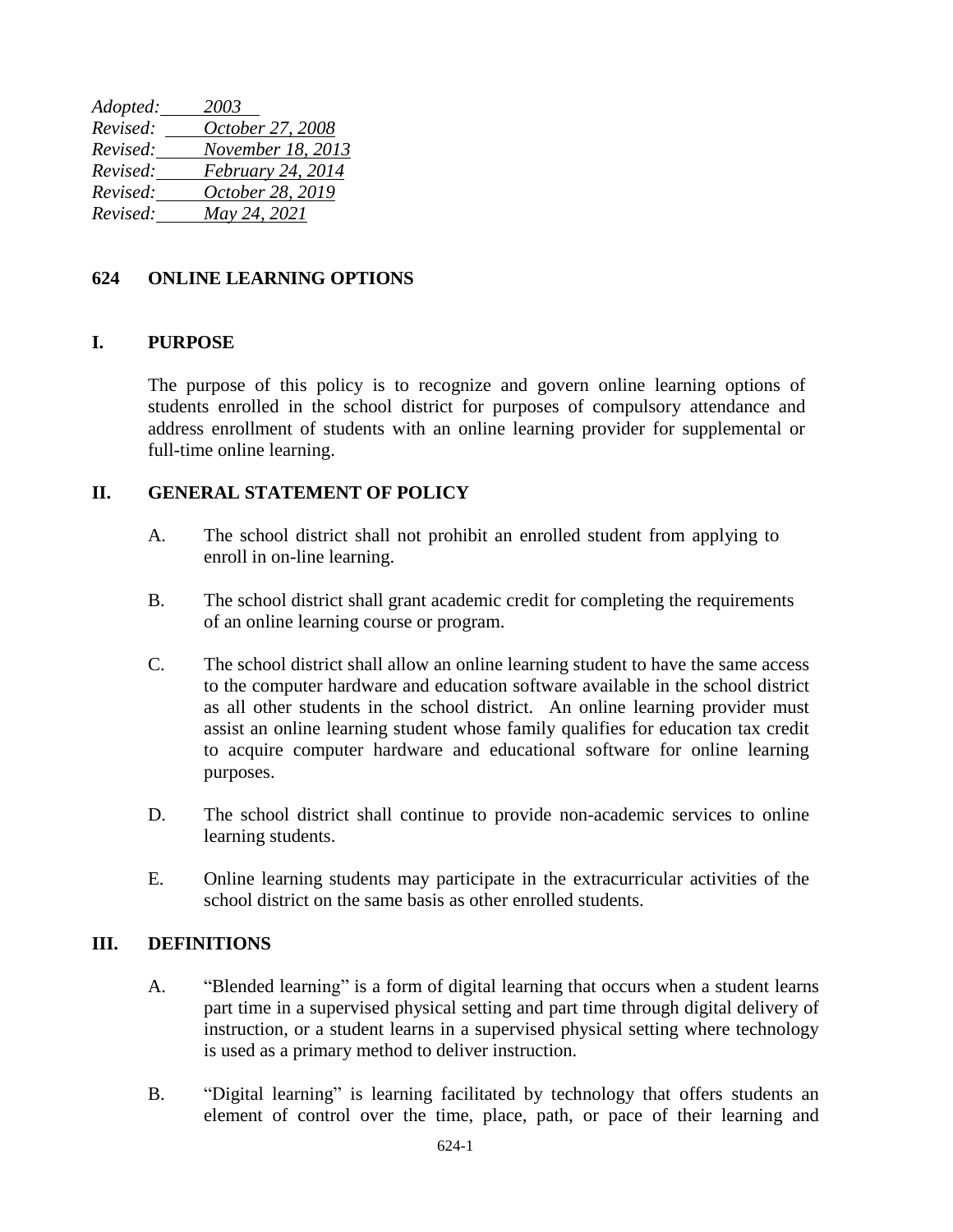includes blended and online learning.

- C. "Enrolling district" means the school district or charter school in which a student is enrolled under Minn. Stat. § 120A.22, Subd. 4, for purposes of compulsory education.
- D. "Full-time online learning provider" means an enrolling school authorized by the Minnesota Department of Education (MDE) to deliver comprehensive public education at any or all of the elementary, middle, or high school levels.
- E. "Online learning course syllabus" is a written document that an online learning provider transmits to the enrolling school district using a format prescribed by the Commissioner of MDE (Commissioner) to identify the state academic standards embedded in an online learning course, the course content outline, required course assessments, expectations for actual teacher contact time, and other student-toteacher communications, and the academic support available to the online learning student.
- F. "Online learning" is a form of digital learning delivered by an approved online learning provider under Paragraph III.H.
- G. "Online learning student" is a student enrolled in an online learning course or program delivered by an authorized provider.
- H. "Online learning provider" is a school district, an intermediate school district, or an organization of two or more school districts operating under a joint powers agreement, or a charter school located in Minnesota that provides online learning to students and is approved by MDE to provide online learning courses.
- I. "Student" is a Minnesota resident enrolled in a public school, a nonpublic school, church or religious organization, or home school in which a child is provided instruction in compliance with Minn. Stat. §§ 120A.22 and 120A.24.
- J. "Supplemental online learning" means an online learning course taken in place of a course period at a local district school.

# **IV. PROCEDURES**

- A. Dissemination and Receipt of Information
	- 1. The school district shall make available information about online learning to all interested people. The school district may utilize the list of approved online learning providers and online learning courses and programs developed, published, and maintained by MDE.
	- 2. The school district will receive and maintain information provided to it by online learning providers.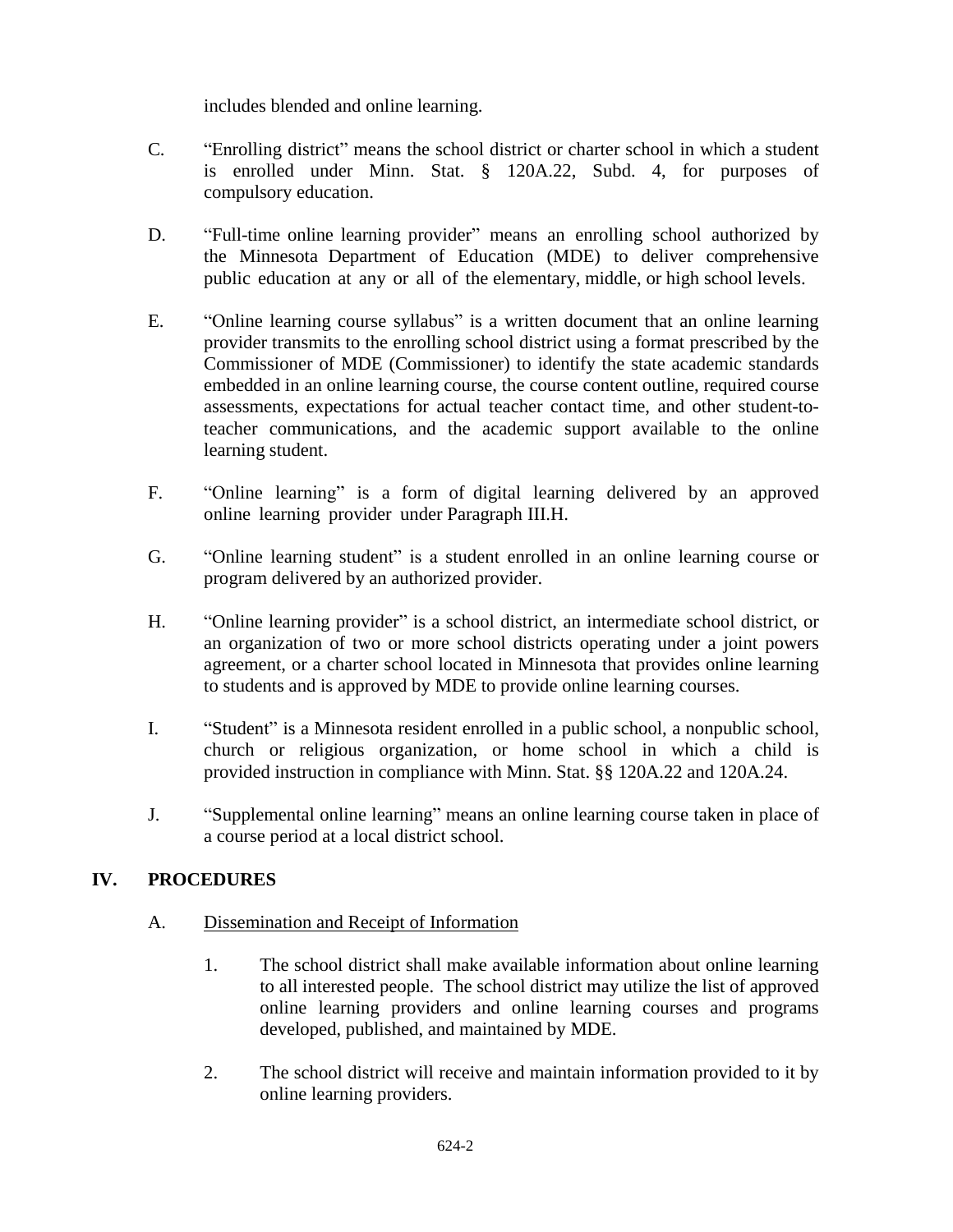- 3. The online learning provider must report or make available information on an individual student's progress and accumulated credit to the student, the student's parent, and the enrolling district in a manner specified by the Commissioner unless the enrolling district and the online learning provider agree to a different form of notice and notify the Commissioner.
- 4. The enrolling district must designate a contact person to help facilitate and monitor the student's academic progress and accumulated credits toward graduation.

## B. Student Enrollment

- 1. A student may apply for full-time enrollment in an approved online learning program. The student must have the written consent of a parent or guardian to do so if the student is under eighteen (18) years of age.
- 2. The student and the student's parents must submit an application to the online learning provider and identify the student's reason for enrolling. An online learning provider that accepts a student under this section must notify the student and the enrolling district in writing within ten days if the enrolling district is not the online learning provider. The student and student's parent must notify the online learning provider of the student's intent to enroll in online learning within ten days of being accepted, at which time the student and the student's parent must sign a statement indicating that they have reviewed the online course or program and understand the expectations of enrolling in online learning. The online learning provider must use a form provided by MDE to notify the enrolling district of the student's application to enroll in online learning.
- 3. The supplemental online learning notice to the enrolling district when a student applies to the online learning provider will include the courses or program, credits to be awarded, and the start date of the online learning course or program. An online learning provider must make available the supplemental online learning course syllabus to the enrolling district. Within 15 days after the online learning provider makes information in this paragraph available to the enrolling district, the enrolling district must notify the online learning provider whether the student, the student's parent, and the enrolling district agree or disagree that the course meets the enrolling district's graduation requirements. A student may enroll in a supplemental online learning course up to the midpoint of the school district's term. The school district may waive this requirement for special circumstances with the agreement of the online learning provider.
- 4. An online learning course or program that meets or exceeds a graduation standard or the grade progression requirement of the enrolling district as described in the provider's online learning course syllabus meets the corresponding graduation requirements applicable to the student in the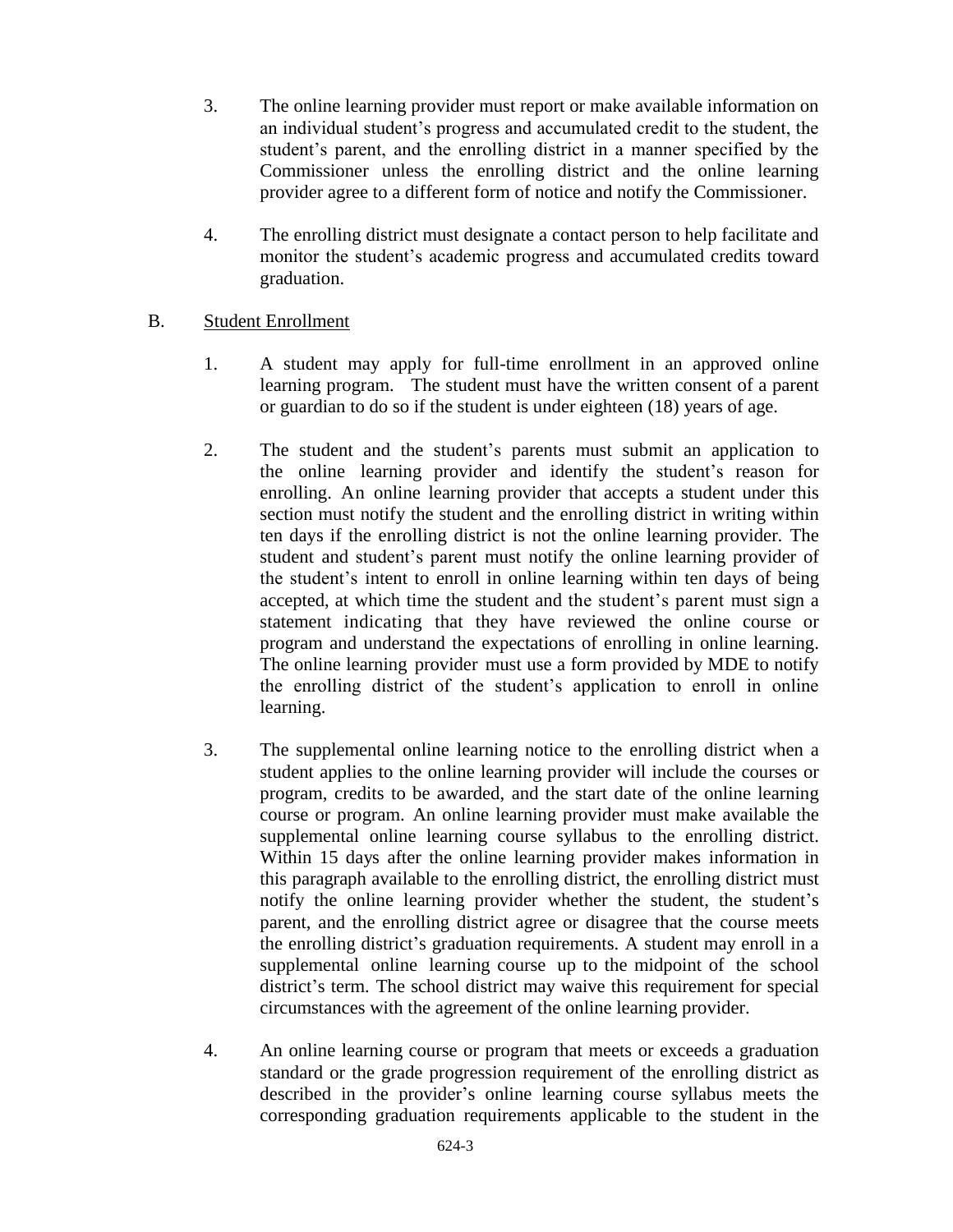enrolling district. If the enrolling district does not agree that the course or program meets its graduation requirements, then the enrolling district must make available an explanation of its decision to the student, the student's parent, and the online learning provider; and the online learning provider may make available a response to the enrolling district, showing how the course or program meets the graduation requirements of the enrolling district.

- 5. An online learning student may enroll in supplemental online learning courses equal to a maximum of 50 percent of the student's full schedule of courses per term during a single school year, and a student may exceed the supplemental online learning registration limit if the enrolling district permits for supplemental online learning enrollment above the limit or if enrolling district and the online learning provider agree to the instructional services. To enroll in more than 50 percent of the student's full schedule or courses per term in online learning, the student must qualify to exceed the supplemental online learning registration limit or apply to enroll in an approved full-time online learning program consistent with Paragraph IV.B.2. above. Full-time online learning students may enroll in classes at a local school under a contract for instructional services between the online learning provider and the school district.
- 6. An online learning student may complete course work at a grade level that is different from the student's current grade level.
- 7. An online learning student may enroll in additional courses with the online learning provider under a separate agreement that includes terms for paying any tuition or course fees.

## C. Classroom Membership and Teacher Contract Time

- 1. The enrolling district may reduce an online learning student's regular classroom instructional membership in proportion to the student's membership in online learning courses.
- 2. The school district may reduce the course schedule of an online learning student in proportion to the number of online learning courses the student takes from an online learning provider other than the school district.
- 3. A teacher with a Minnesota license must assemble and deliver instruction to enrolled students receiving online learning from an enrolling district. The delivery of instruction occurs when the student interacts with the computer or the teacher and receives ongoing assistance and assessment of learning. The instruction may include curriculum developed by persons other than a teacher holding a Minnesota license.
- 4. The online learning provider, other than a digital learning provider